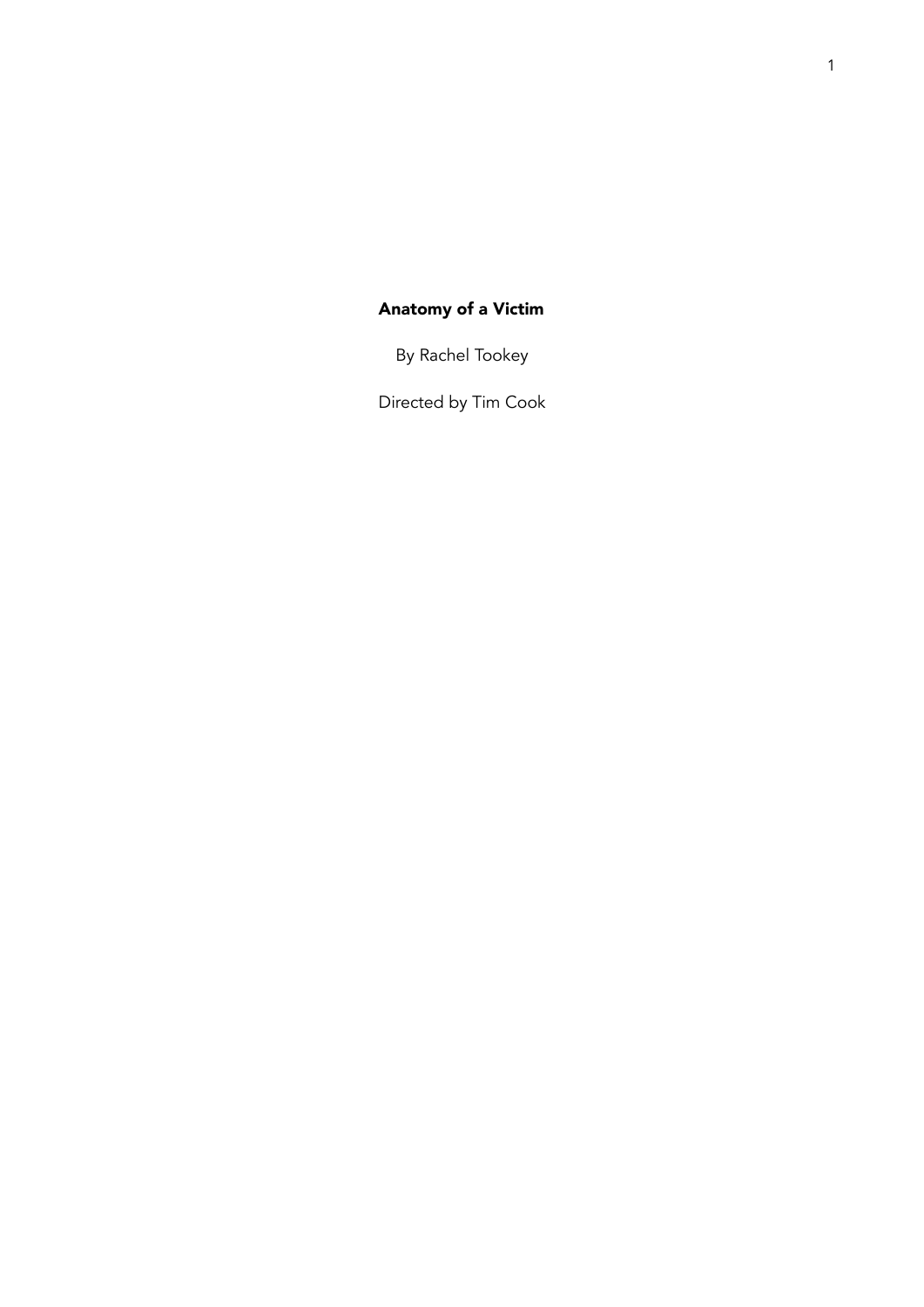#### Part 1: The Post-Mortem

*No naturalism.* 

*There are two hosts on stage, labelled A and B here.* 

A: So.

B: So…

- A: What we're talking about today is…
- B: *(Sing song voice)* 'The Cadaver of the Cam! Christ, it sounds like a 1940s Hollywood film.

*Laughs.* 

A: Or a Victorian medical specimen…

So the Cadaver is not a medical specimen, but when it was alive - a final year medical student at Cambridge University.

The Victim is last seen with her Friend in Midsummer Common, a park in Cambridge, at 6pm on Friday 12th June 2002. She then leaves to go meet her Boyfriend at the kebab store where he works - a 10 minute walk away - but she never arrives. She disappears into Thin Air…

- B: Not the thin air, bitch! Don't go into the thin air!
- A: Right! Like have you learnt nothing from true crime, woman?!

So she goes into the Thin Air, and two months later she turns up as a rotting torso floating in the River Cam-

- B: Those poor tourists…
- A: The Boyfriend has been in prison for the crime ever since, but to this day, still protests his innocence.
- B: D' you think he did it?
- A: Well here's the thing…all that really convicts him is the fact he works in a kebab shop.
- B: Oh…and they think he did like the *(makes a cutting noise)* there…?
- A: Dismemberment? Yep.
- B: Ew, ew, ew! He looks so sweet as well…I'd love to date someone who works in a kebab shop, I love kebab!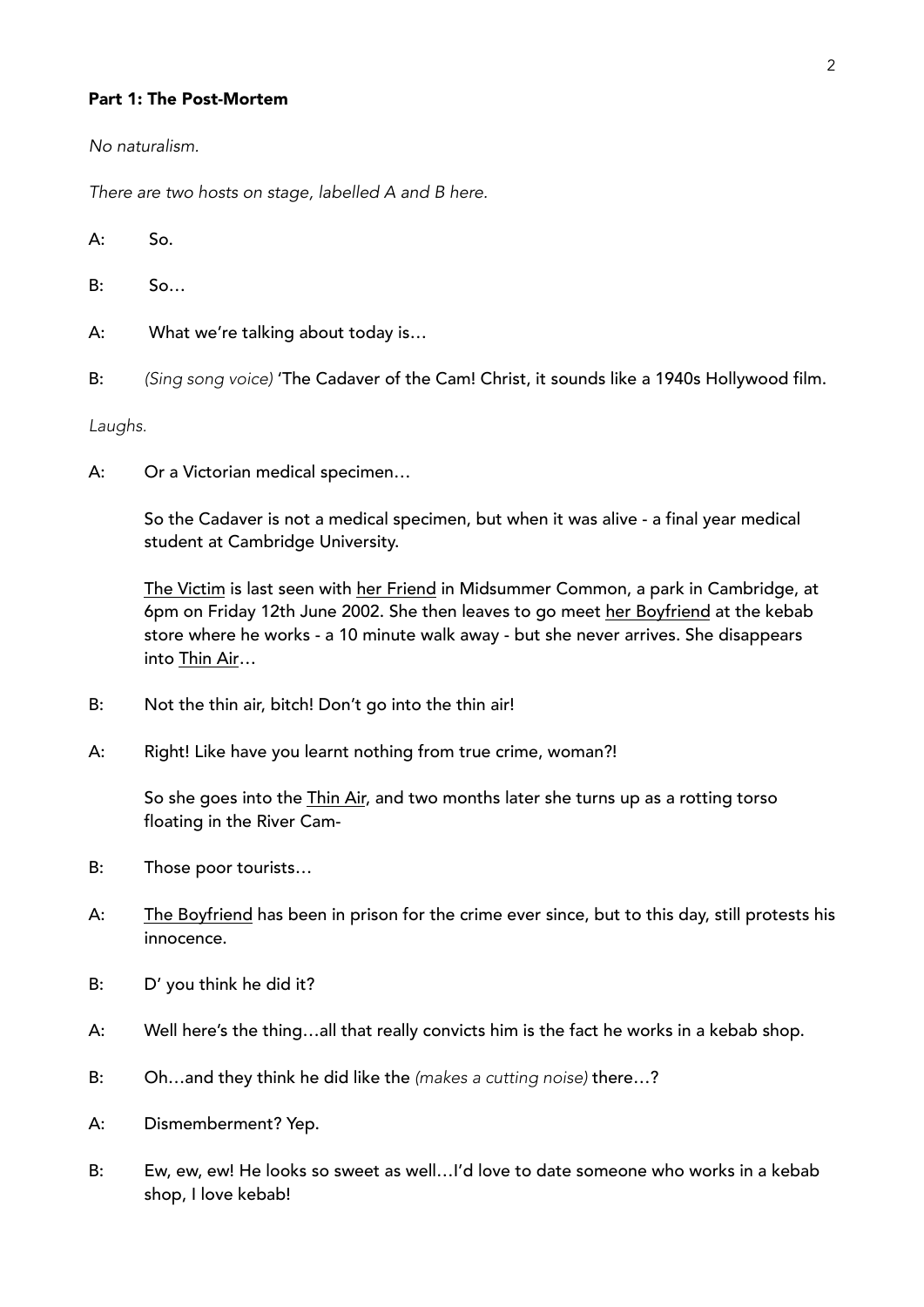- A: I know, I know…
- B: So what other evidence is there?
- A: That's basically it.
- B: WHAT?!
- A: I mean there's also the testimony of The Friend who says The Victim leaves to park to go meet the Boyfriend…but then there's also the testimony of the Dog Walker-
- B: Why is there always a dog walker in these things?
- A: He comes forward and says he sees two people fighting in the park on the day she dies, which totally contradicts that…so there's no blood, there's no forensics…it's just he said, she said-
- B: You're dying!
- A: Of course, I'm dying. I'm a fucking medical student, we don't just disa-…Disappearing Into Thin Air is not a cause of death.
- B: Except in the Himalayas
- A: So last night, I couldn't sleep, so I start going through the autopsy report one more time-
- B: In your bed?!
- A: And my boyfriend was like…why are there photos of a dead body in our bed?
- B: Some guys are into that…
- A: Gross.
- B: Yeah sorry
- A: Anyway I found something and I thought we could do a little demonstration-
- B: Science time!

*The dummy appears on stage, played by Rebecca. Megan holds the dummy still. G cuts (or draws) the incisions onto the dummy as she goes.* 

A: Right so, the report tells us The Killer made the following incisions: there was one along the top of her neck here, severing her head - and then here and here, taking off her arms - and then along the edge of her pelvis, removing her legs, which were never found, so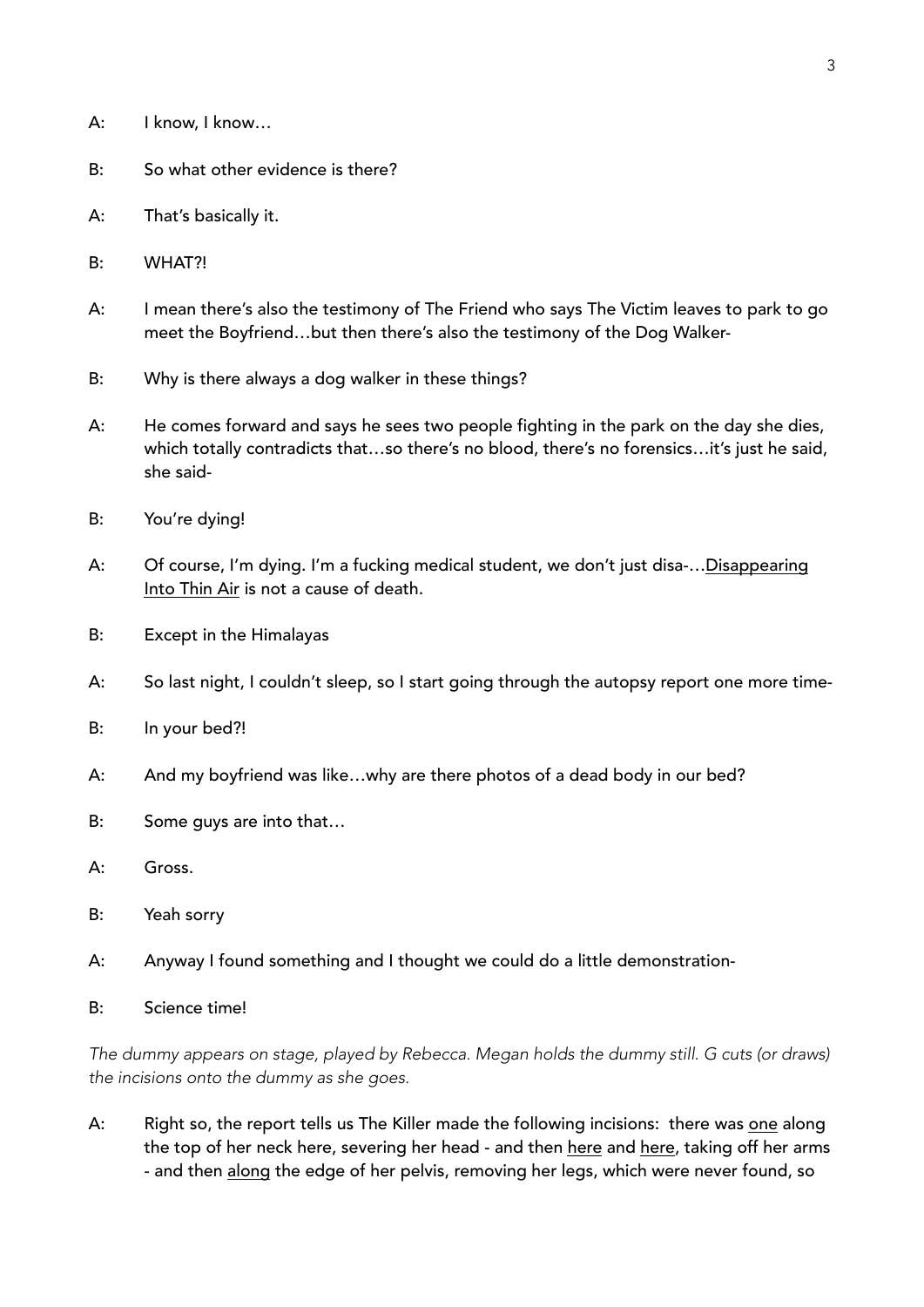could have been chopped up further, there's an urban rumour they end up in the kebabs but we dunno...

*B starts flinching away with each cut.* 

- A: What?
- B: Is there like a…point to this?
- A: The point is...The point is! See the shoulder marks?! If you went to cut off an arm, you'd probably start hacking it like this (She demonstrates) And you'd make a complete mess! You'd hit solid bone, it would end up looking like a B-list slasher film. But the Killer has managed to do it all with one clean incision: they've cut right around the bone, and *(A makes a popping sound)* the arm right out of the socket! It's like scooping ice cream!

*Beat.* 

- B: So…?
- A: So she's not sliced up like a kebab right! With some lettuce and mayonnaise on the side. She's been diced up by a professional, someone who is trained to cut up bodies….And who do we know-
- B: Oh…OH. Well the Victim was a medical student but she couldn't cut herself up-
- A: Who else?!
- B: (You)…The Friend! The Friend is on the same course and specialises in-
- A: SURGERY!
- B: Oh my god! OH MY GOD!
- A: Right?! Right!
- B: They made such a big deal about how the Boyfriend works at a kebab shop and could have cut her up there. But like dude, have you been to a kebab shop on a Friday night? Someone is going to notice if you have a body in there.
- A: Exactly, exactly.
- B: Plus he's so nice everyone says he's only working in the kebab shop so he can support her as she studies to be doctor, and how he meets her after her exams with a kebab because he knows she'll be hungry… And it's - a bit of a cliché, come on *(using the dummy's mouth)* 'ah my boyfriend did it!', / like try a little harder…not all boyfriends are murderers, my boyfriend has never murdered me-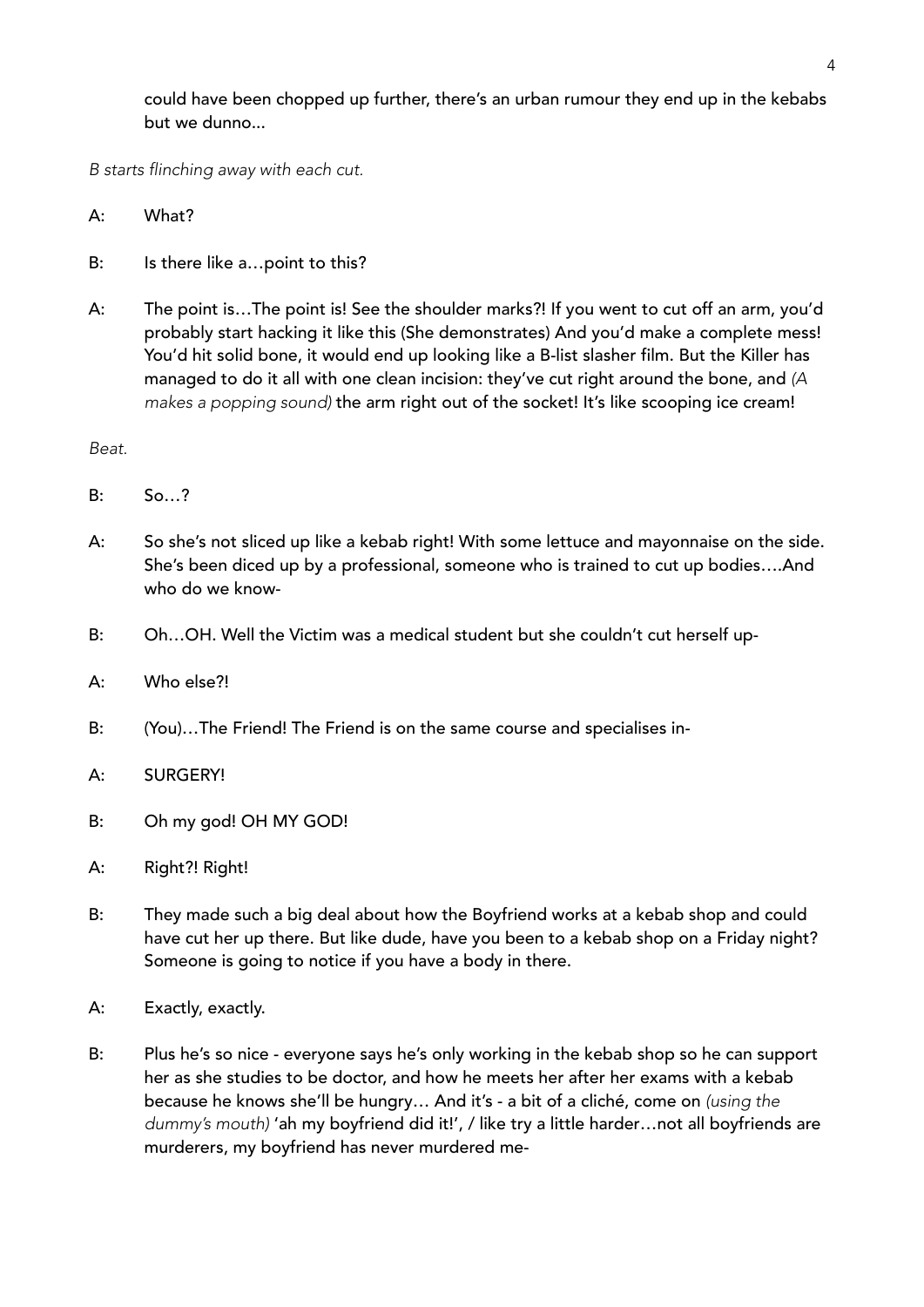- A: / Yes yes yes yes! And we only know she leaves the park to go see The Boyfriend because of the Friend, but the Dog Walker sees people fighting in the park- people - not a man and a woman - but people-
- B: And doesn't the Friend also claim that the Boyfriend had super possessive of the Victim or something-
- A: Yeah she says the Victim told her she was planning on breaking up with the Boyfriend that night-
- B: Well that's very convenient that she told you that right before she Disappears into Thin Air-
- A: Exactly!
- B: I mean the friend is super weird, she's like obsessed with true crime and really twitchy in interviews. Major creep points for that one.
- A: At trial, The Boyfriend says how the Friend was obsessed with The Victim. *(Demonstrating the following actions on the dummy:)* She was always touching her, and cuddling her, and-
- B: Strangling her?!
- A: And- And- The Friend is bisexual…I mean I'm not saying they were having an affair-
- B: Lesbian sex? Is Reddit actually right for once-
- A: I mean, it has to be right once in while! So what if what if -

*As they say the following they continue to grab the dummy, shaking her, and eventually wringing her neck.* 

# A: *(simultaneously with B)*

-The Friend confesses her love to The Victim in the park, she tries to convince her to leave The Boyfriend. But The Victim turns her down. So the Friend gets mad! She's obsessed, she can't take it. So she grabs The Victim, she begs her, but then she gets angry, she gets jealous, she wraps her hands around The Victim's neck and she squeezes and squeezes until—

# B: *(simultaneously with A)*

-Or! Or! They're having an affair, The Friend and the Victim. And they're fucking- they're fucking in the park! And the Friend chokes her, because, like, they're into that - and she grabs The Victim's neck and squeezes and squeezes and she gets carried away - or maybe she wants to hurt The Victim, yeah she wants to hurt her - so she squeezes and squeezes until—

*A snap. Rebecca falls down dead. Lights down. Rebecca should remain in place for Scene 2, including the marker lines.*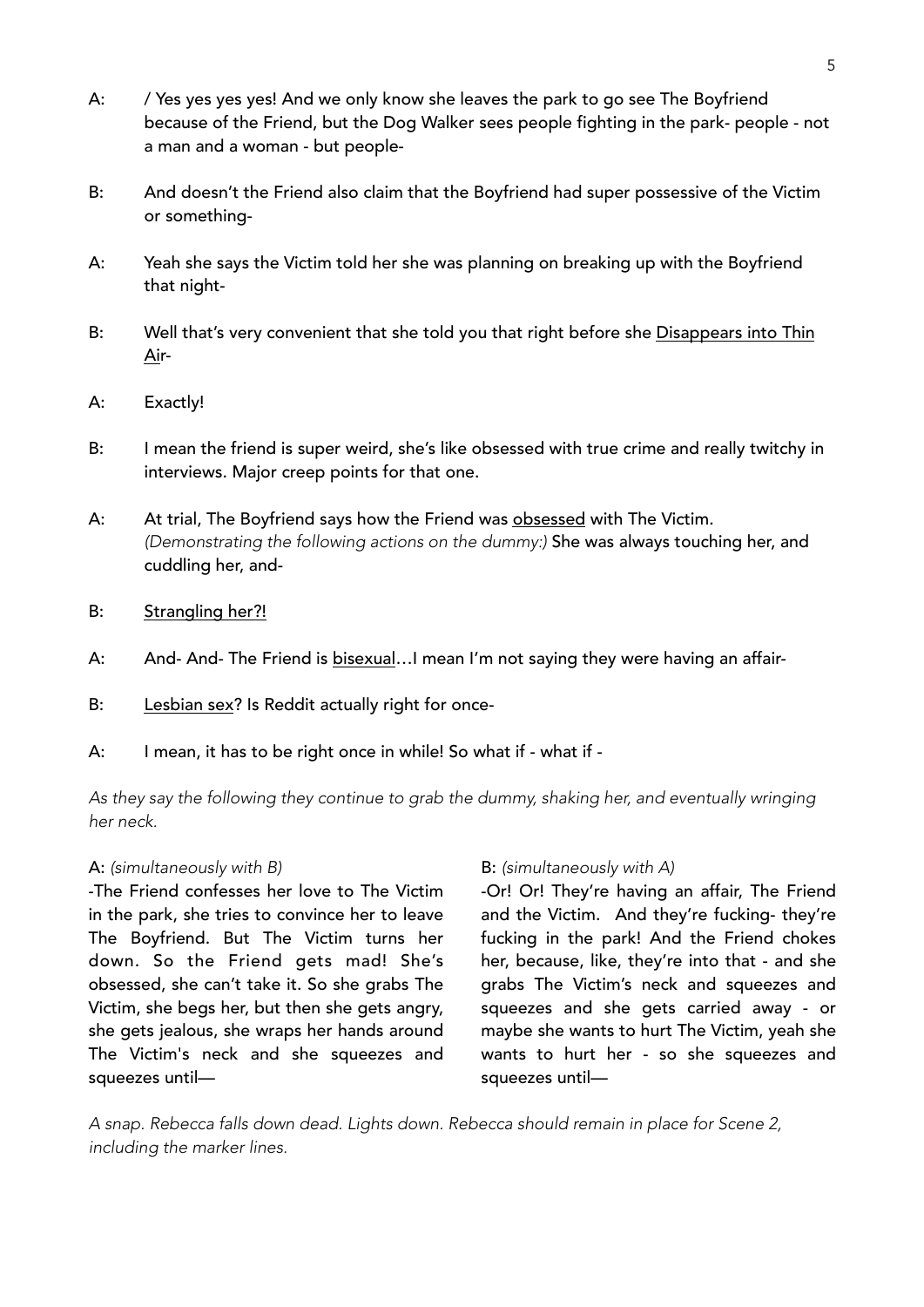#### Part 2: The Life

*Pure naturalism. This scene should take all the time in the world.* 

*Midsummer Common, Cambridge. 6pm on 12th June 2002.* 

*Rebecca remains lying down. She stays deliberately still. Sophie enters, sees her. Approaches. Calls out 'Rebecca' to no response. Looks confused, opens her mouth. Shuts it. Cautiously goes closer. Suddenly Rebecca leaps up screaming, causing Sophie to scream. They both scream together, which breaks down into laughter.* 

Sophie *(still laughing)*  What are you doing?! What was that?!

Sophie pulls Rebecca into a hug, still laughing. Throughout the scene they remain extremely tactile *and familiar with each other.* 

Rebecca *(still laughing)*  I don't know! I saw you coming and I thought I'd pretend to be dead?!

Sophie *(still laughing)* Why?!

Rebecca *(still laughing)* You're going to be a doctor! You should be able to tell dead people from real people-

#### Sophie *(still laughing)*

Can you imagine? If that was the exam? A bunch of people pretending to be dead, and some dead bodies, and you had to work out which was alive-

Rebecca *(still laughing)* And if you got it wrong, they'd jump out at you!

*Rebecca mimes jumping out at Sophie* 

Sophie *(still laughing)* I don't know why I'm still laughing!

Rebecca *(still laughing)* Me neither!

*They calm down* 

Sophie I brought beers- Well Crabbies…That's still beer, I think?

Rebecca *(Plonking herself back down on the grass)*  It's perf. Ta very much.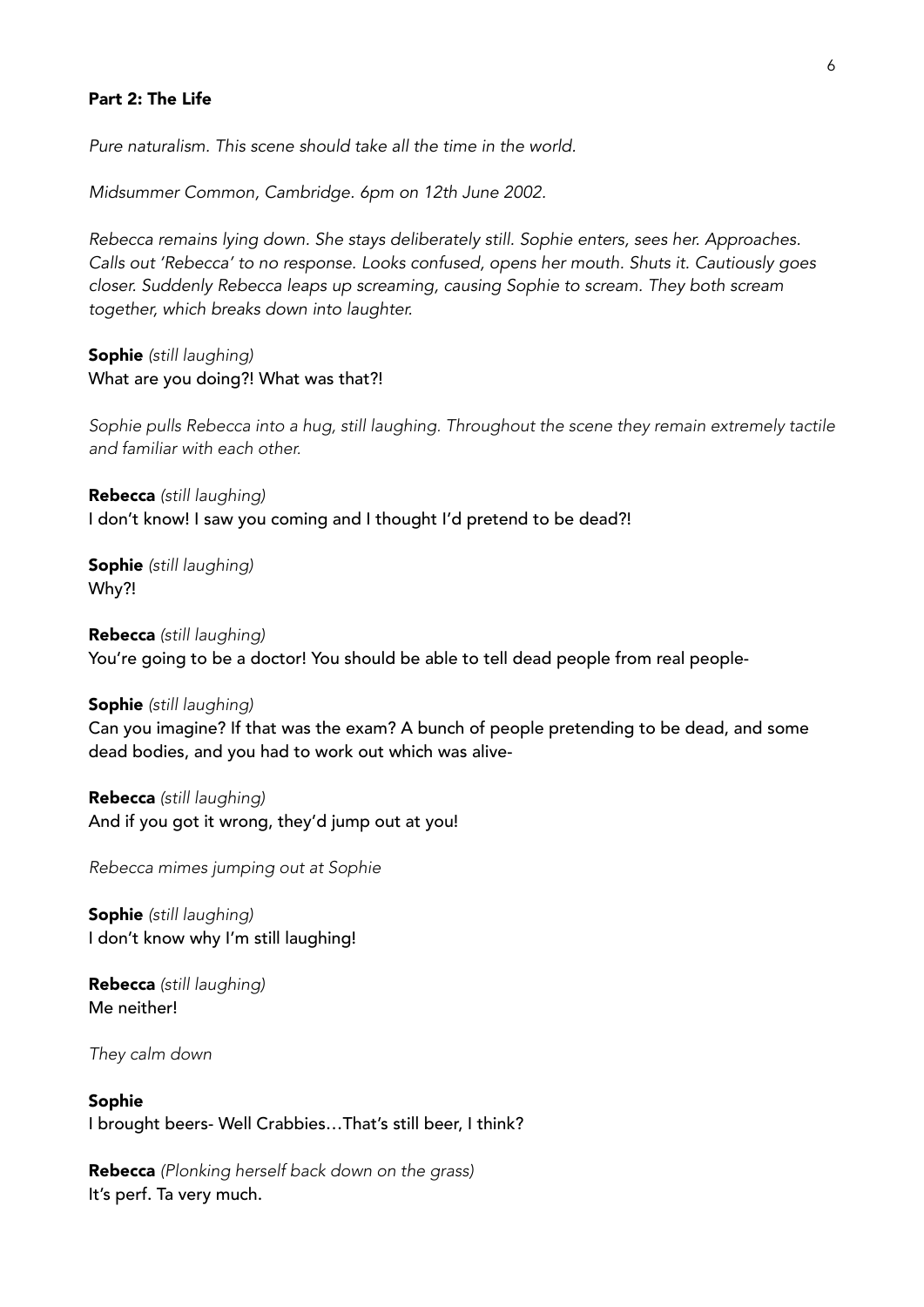*Rebecca takes one and plonks herself back down on the grass. She pats for Sophie to sit next to her. Sophie sits. They open their beers and drink.* 

# Rebecca

Tell me things about your life please.

# Sophie

Tell you things? Right…erm…I did my exams, which were okay in the end, but, like, I kept on having freak outs about it and was getting streczema and all that jazz, so APOLOGIES if I didn't reply to your messages.

# Rebecca

All is forgiven.

# Sophie

Very gracious of you. Anyway, now that's over and I've decided my summer hobby is going to be Tinder….except I'm too scared to meet up with any of my matches, because I watched a load of true crime over exams and now I think all men are murderers…?

# Rebecca

Why do you watch those shows.

# Sophie

Well, I think I was trying to learn how not to get murdered on these dates, and now that's all I can think about-

Rebecca -Stop watching them.

# Sophie

Wise advise, duly noted.

# Rebecca

Watch 'The Good Place' instead. You'll have hope for the afterlife with that.

# Sophie *(Laughing)*

I'll try it out...How are you then? What's new? How were exams?

# Rebecca *(Slowly)*

Nothing much…exams were fine…same old really…

*Beat* 

I'm thinking of moving onto a boat, drinking whiskey, and playing the ukulele at sunset.

# Sophie

Ooo! Ditch the medical degree? Sail off into the sunrise? Sunset?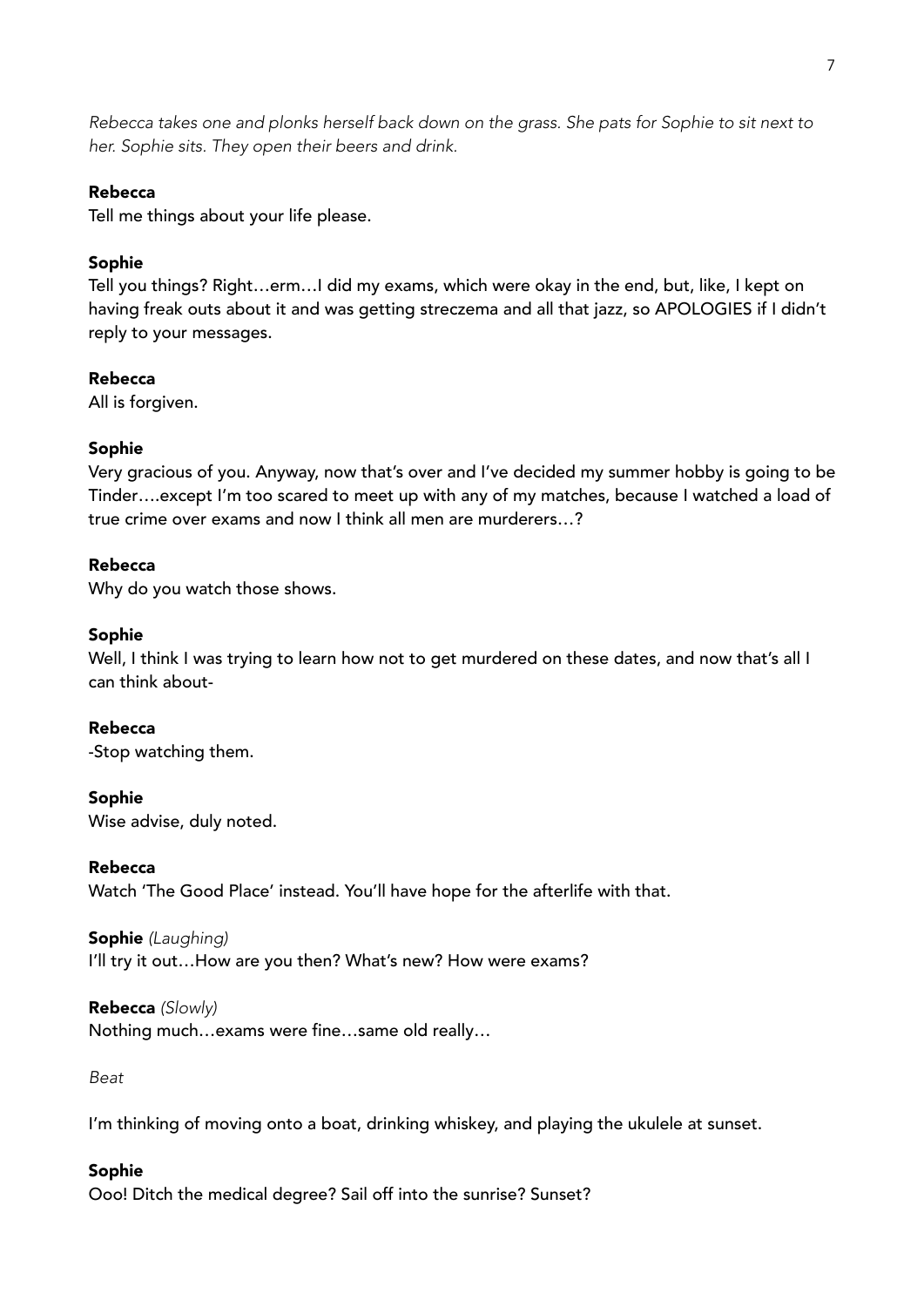### Rebecca

I'm serious. It's actually cheaper to pay for mooring costs than rent around here.

### Sophie

Oh I didn't know that! You gonna invite Chris onto your LOVE BOAT?

### Rebecca

Eurgh no. No Chris. Only ukes and good vibes.

### Sophie

Why 'eurgh'? 'Eurgh' Chris? Is Chris 'eurgh' now?

*Pause, Rebecca carefully considering her next words.* 

# Rebecca

We had this…sort of thing last night.

*Pause*

# Rebecca

We were super drunk and Chris was doing his insecure thing of being like: 'I'm so scared you're gonna leave me when you become a doctor', 'you'll be embarrassed to be seen with me'. And, like, normally I get him to chill the fuck out about it - like I don't care that he works in a kebab shop - but this time I was so sick of having to do that, I- ... and maybe I was being a little dramatic, but I was just like: 'I'm gonna leave if you don't stop going on about this', and he kept going on about it, so I go to leave…and he like- like-…grabbed my arm - like this - and then stood in front of me, and sort of like…stopped me leaving…

#### Sophie

Oh.

#### Rebecca

Like, it wasn't super hard, and I'm not bruised or anything, and I- I shoved him off me. Hard. But I don't know, it was all a bit gross…

# Sophie

Yeah, that's super gross.

*Beat* 

How do you feel about him…it…now?

### Rebecca

We spoke about it this morning, and I was like: 'that can never happen again', and he agreed so…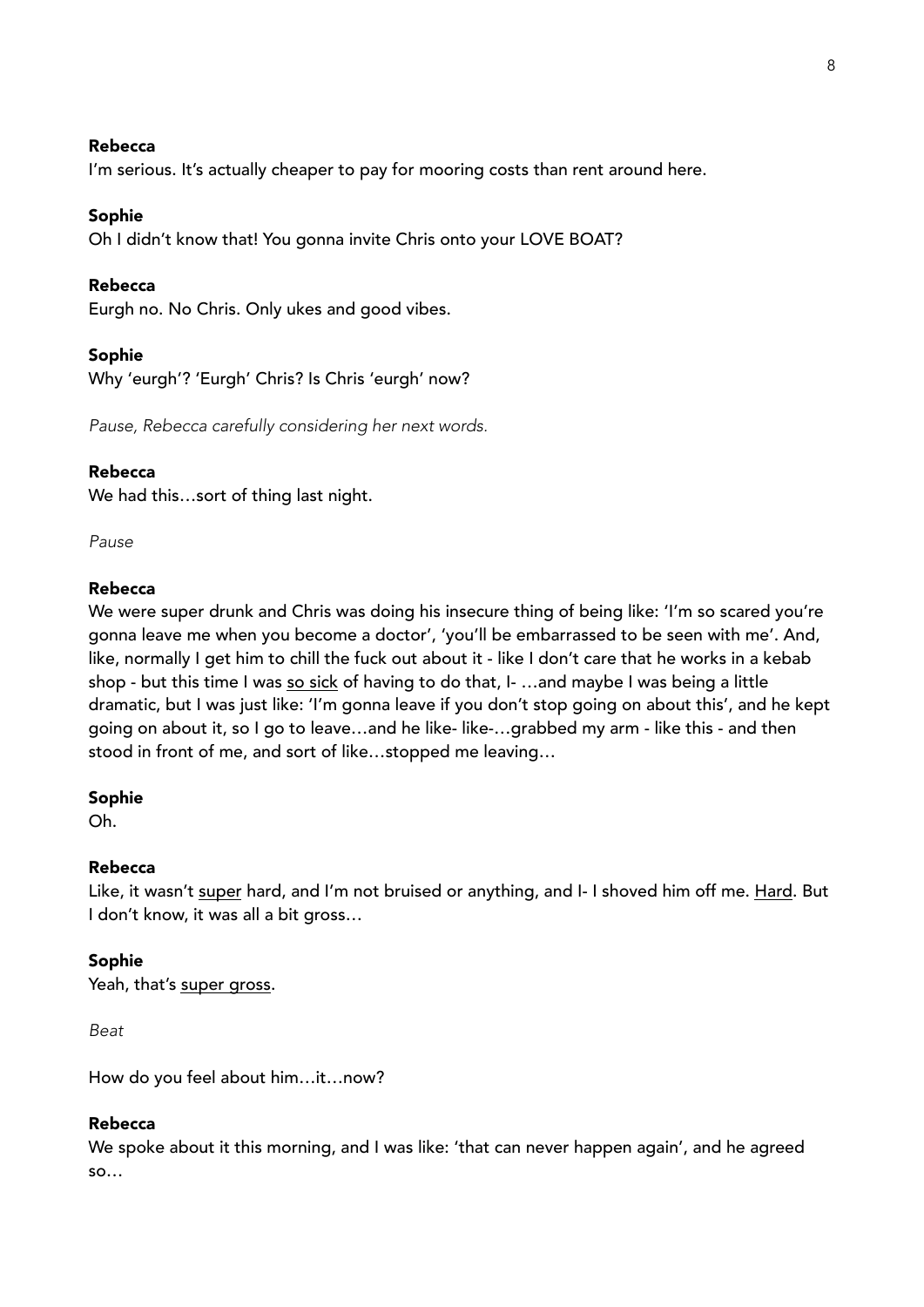#### *Pause*

What do you think…?

#### Sophie

I guess I think like…obviously that's not okay. And like….you've always been the more confident one of the two of you. And he sort of clings to you-

### Rebecca

Oh my god yes!

#### Sophie

Right! And you've got so much going with your life! And he's- all he has is you, and the kebab shop. And I have nothing against working in a kebab shop- I mean kebabs, god love 'em-

Rebecca *(solemnly)*  All praise.

*They make the sign of the cross together.* 

#### Sophie

But he's clearly unhappy working there, and not really doing anything about it. I dunno…I'll level with you, I don't like him. I think ditch him. Like you're you! You're all of you! *(She gestures to all of Rebecca's body)* You are all of this! You're funny, you're basically a doctor, and not just a doctor, a surgeon - which is the best type, let's be honest!

#### *Rebecca laughs*

And he like- he doesn't have anything on this. And he knows it! That's why he's trying to hold on to you so bad. *(Getting angry)* And like, how dare he? How dare he grab you? That is your arm. That is not his arm. You can't just grab people without their permission-

### Rebecca

I mean, I shoved him back. It wasn't like he beat me, like, I wouldn't say I was a- a- 'victim'… erm…

#### Sophie

You're not a 'victim'. You're you. You're my super flamboyant llama!

#### Rebecca

The llama is my spirit animal!

*Beat* 

#### Rebecca

He was also kindof weird about me seeing you today. He was like: 'isn't she obsessed with you?'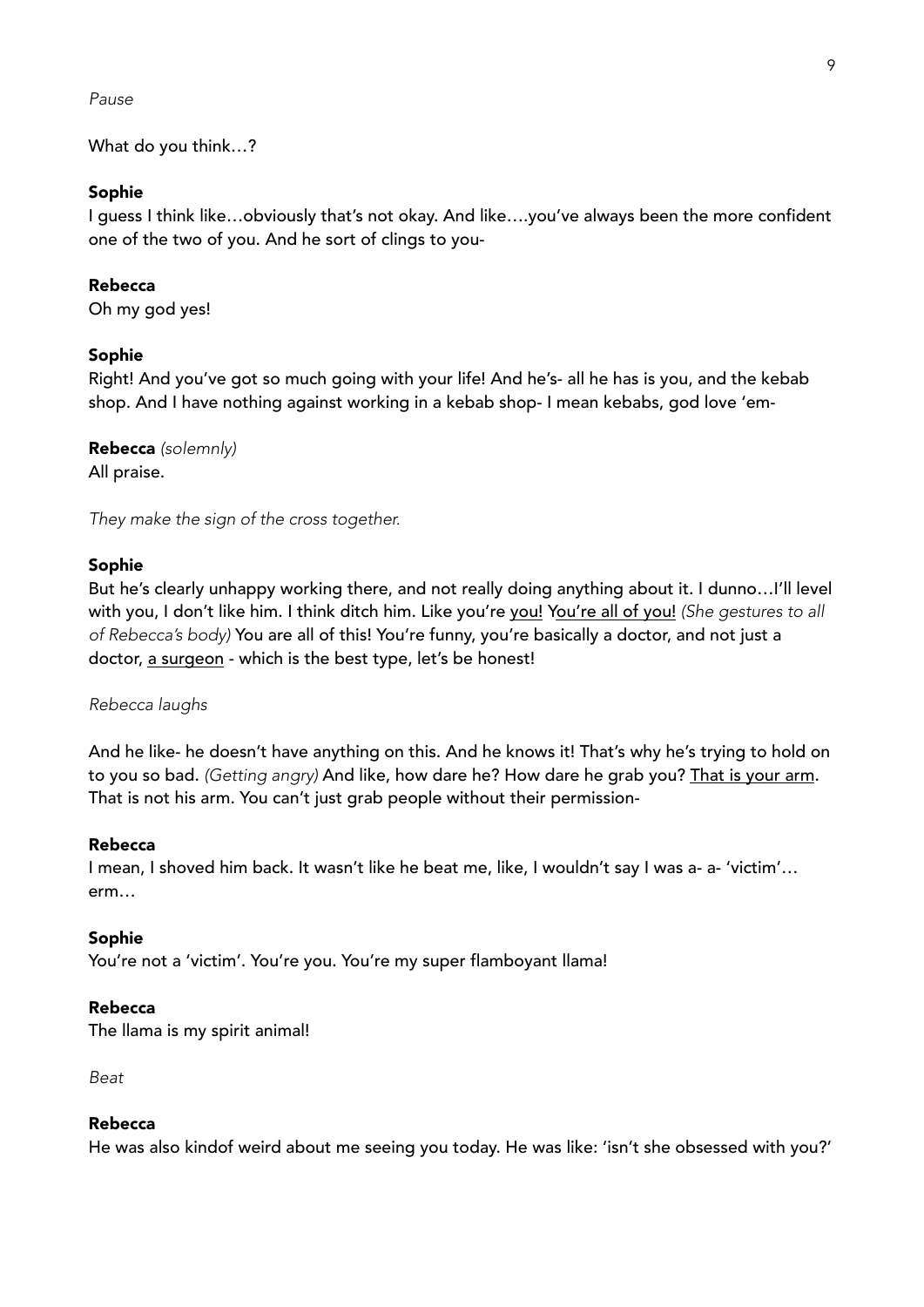# Sophie

What?! I'm not obsessed with you! Am I obsessed with you? You can tell me if I'm obsessed with you-

# Rebecca

Our obsession is a mutual and beautiful love.

# Sophie

Thank you. Good. Right, I'm just gonna lie on you like this then. In our mutual and beautiful love.

*Sophie lies on her and Rebecca strokes her hair. Silence for a while.* 

# Rebecca

Eurgh, I actually have to go see him now-

# Sophie

What?!

*Rebecca starts getting up to go.* 

# Rebecca

Yeah, promised him we'd have date night in the kebab shop again-

# Sophie

Oh blow him off. Stay here with me - we've got the park, and the river, and the beers. Come on, teach him a lesson about being clingy!

# Rebecca

I don't know…

# Sophie

Fuck him off! FUCK HIM OFF! FUCK HIM OFF! FUCK HIM OFF! FUCK HIM OFF!

*Sophie tackles Rebecca and holds her there.* 

# Rebecca

You're making a scene! There is a weird man and his cocker spaniel staring at us right now-

# Sophie

Ew…he looks like a pervert. He's probably gonna go whack off in a bush.

*Beat.* 

So, you gonna stay? You can come over to mine tonight, we can watch Netflix.

# Rebecca

Fine…but no more dead women shows.